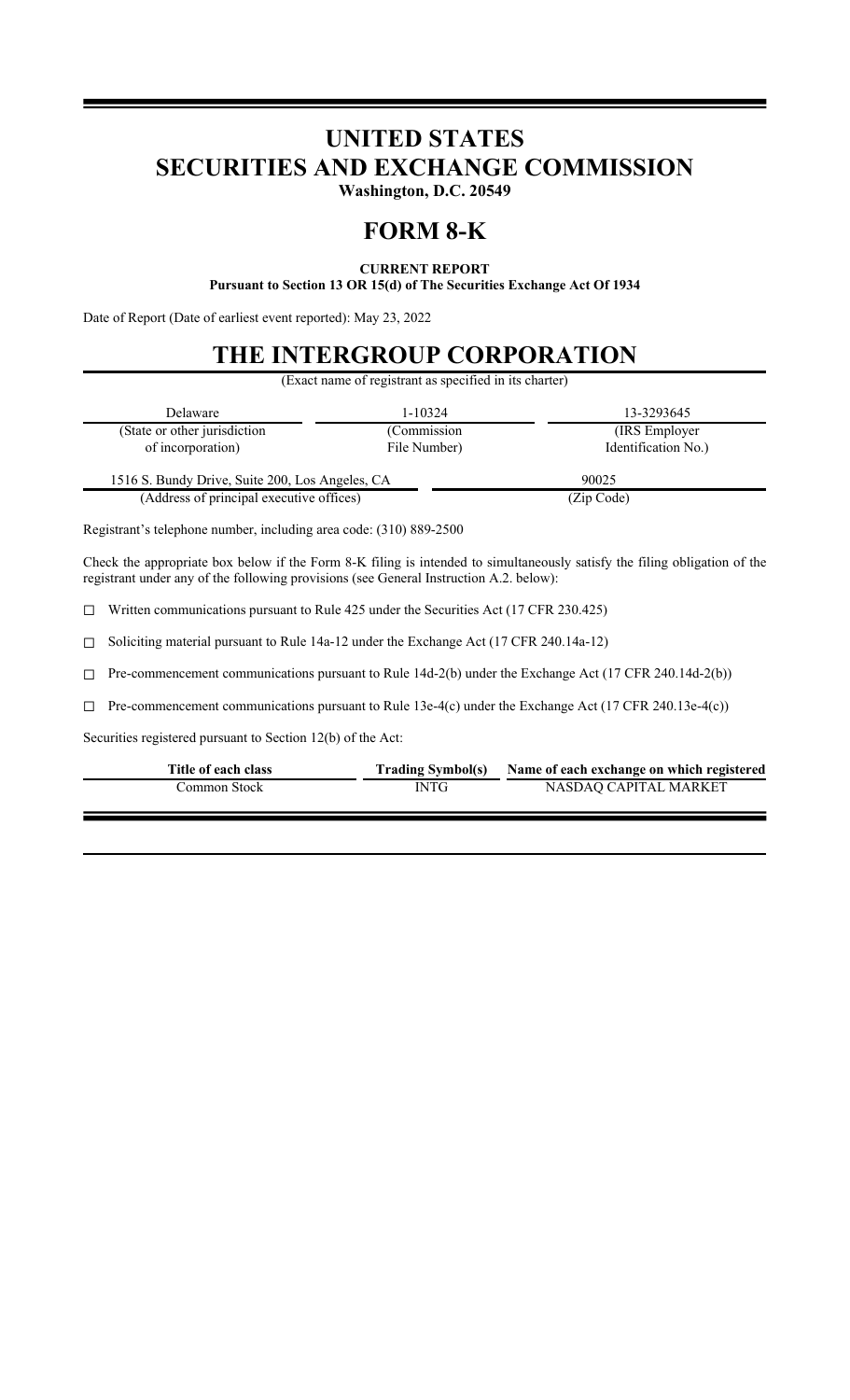#### **Item 5.07. Submission of Matters to a Vote of Security Holders.**

The Fiscal 2021 Annual Meeting of the Shareholders of The InterGroup Corporation (the "Company") was held on May 23, 2022 at the Hilton San Francisco Financial District, 750 Kearny Street, San Francisco, California. At that meeting, John V. Winfield, and Jerold R. Babin were elected as Class A Directors, to serve three-year terms expiring at the Fiscal 2024 Annual Meeting of Shareholders.

At the Annual Meeting, the shareholders also voted in favor of the ratification of the Audit Committee's selection of WithumSmith+Brown PC as the Company's independent registered public accounting firm for the fiscal year ending June 30, 2022.

The final tabulation of the votes follows:

Proposal (1) – Election of two Class A Directors:

| For       | Withheld | <b>Broker Non-Votes</b> |
|-----------|----------|-------------------------|
|           |          |                         |
| 1,815,485 | 1,442    | 59,989                  |
|           |          |                         |
| 1,815,466 | 1,461    | 59,989                  |
|           |          |                         |

Proposal (2) – Ratification of the Appointment of WithumSmith+Brown PC as the Company's Independent Registered Public Accounting Firm for the fiscal year ending June 30, 2022:

| Votes For | Against | Abstain | <b>Broker Non-Votes</b>  |
|-----------|---------|---------|--------------------------|
|           |         |         |                          |
| 1,874,886 | 790     | 1,240   | $\overline{\phantom{a}}$ |
|           |         |         |                          |